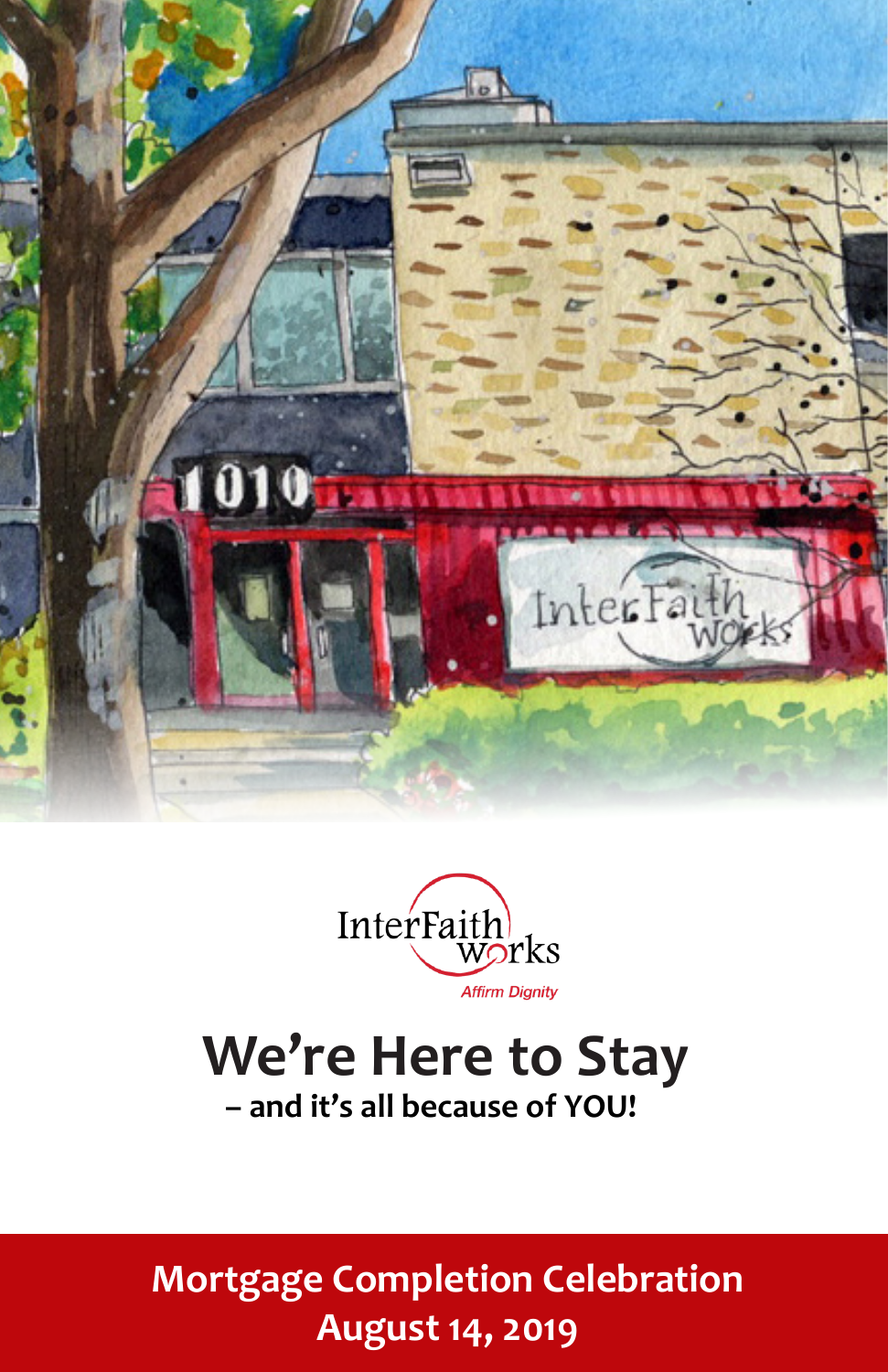# **PROGRAM**

#### **Welcome and Remarks**

Beth A. Broadway *President/CEO, InterFaith Works of Central New York*

#### **Thank You to Our Donors**

- Dennis R. Baldwin *Chair, Building Community/Affirming Dignity Capital Campaign*
- Aminy Audi *CEO & Chair, L&JG Stickley, Inc.*

#### **Our Audacious Goals**

- Shiu-Kai Chin, PhD *Chair, InterFaith Works Board of Directors*
- The Hon. Linda Ervin *Vice Chair, InterFaith Works Board of Directors*

#### **Blessings**

- Imam Amir Duric, Syracuse University Hendricks Chapel
- The Rev. John Rose, Roman Catholic Diocese of Syracuse
- Madalyn Smith, Rangrig Yeshe, Dzogchen Ati Ling Center

#### **Burning of Our Mortgage**

- Beth A. Broadway
- Shiu-Kai Chin, PhD
- Madalyn Smith *Convener, InterFaith Works Round Table of Faith Leaders*
- Representing Donors: Maryam Wasmund, Ahmad & Elizabeth El-Hindi Foundation
- Representing Clients: Ibrahim Abdulaziz
- Representing Volunteers: Richard Wood, Mary Roberts Bailey
- Representing Staff: Daryl Files, *Community Engagement Specialist, InterFaith Works*

#### *Tours*

Will begin in the lobby

#### *Refreshments*

Please join us in the Room of Common Ground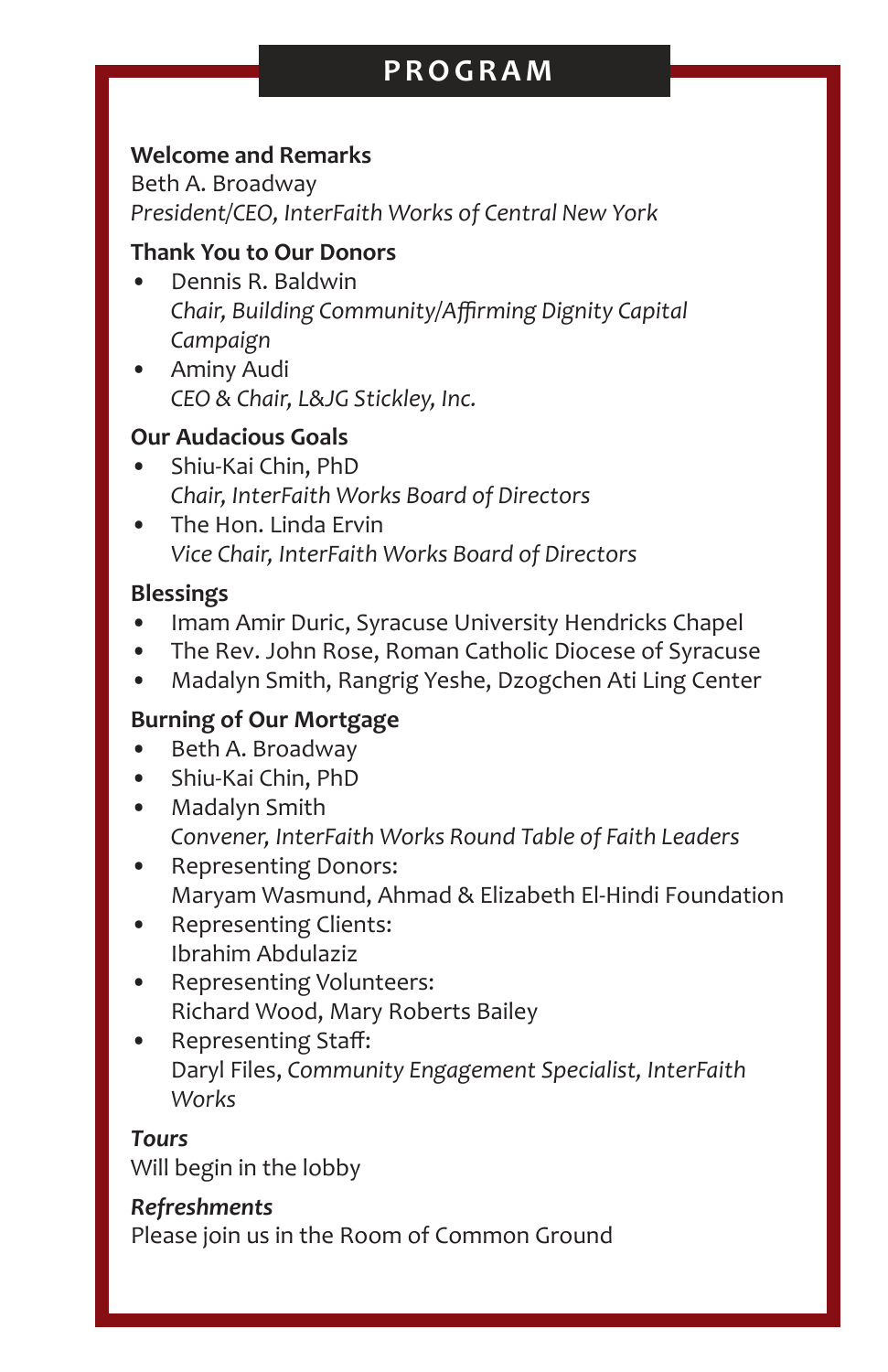Dear Friends of InterFaith Works,

We're home. We're here to stay. And, it's all because of you!

We had a dream a few years ago that InterFaith Works would have a home of its own – a place for refugees to build new lives, a place for students to learn about cultures different from their own and build lifelong friendships, a place for senior companions to learn how to best serve the frail elderly, and a place for those of various faiths to find common ground and work collaboratively.

We wanted a beehive of activity – rooms full of community members; people learning to speak and read English; Muslims, Christians, Jews, Sikhs, Buddhists and others huddling together in deep conversations. We wanted a place that said, "Have Hope! Live Large! Practice Peace! Build Bridges!"

We boldly embarked on a \$1.8 million fundraising campaign to purchase and renovate 1010 James Street, and we moved in on Oct. 23, 2014. Now less than five years later, we are thrilled to tell you that we met this fundraising goal, and on June 26, 2019, we paid off our mortgage!

We are humbled, grateful and overjoyed to be here changing lives and serving as an inspiration to others who wish to do the same. Thank you for making this possible.



*Thanks to you, we submitted our final mortgage payment on June 26, 2019.*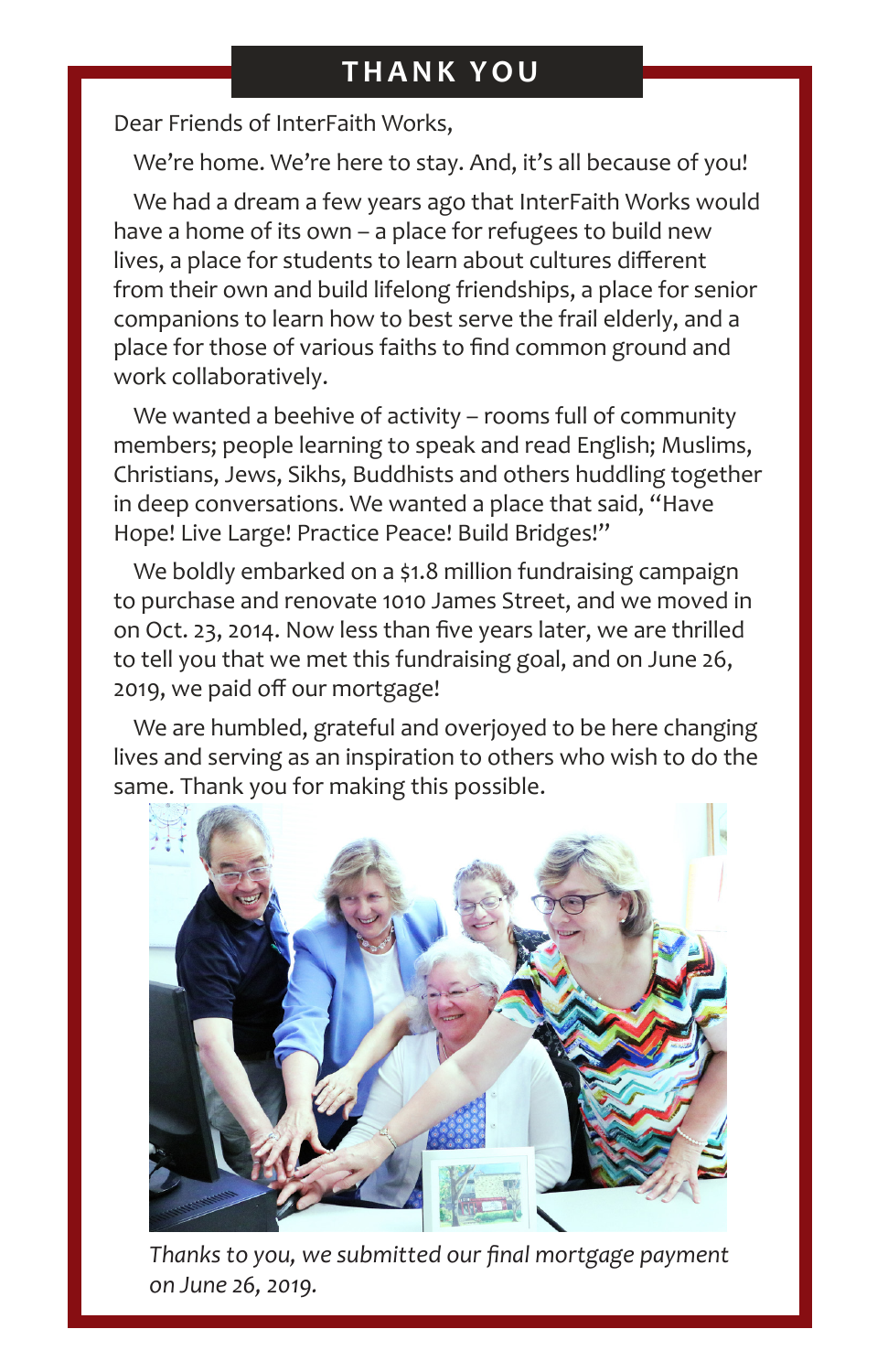# **DONORS**

We thank the following major donors who supported the Building Community/Affirming Dignity Capital Campaign. They made our new home possible:

## **\$100,000+**

- Ahmad & Elizabeth El-Hindi Foundation
- Allyn Foundation
- Aminy Audi
- Central New York Community Foundation
- The Dorothy and Marshall M. Reisman Foundation

## **\$50,000 - \$99,999**

- W. Carroll "Nick" Coyne
- Herbert S. and Eleanore L. Howard Charitable Foundation
- The John Ben Snow Foundation
- Judy & Eric Mower

## **\$25,000 - \$49,999**

- Penny & Bill Allyn
- Anonymous
- Maureen & Jim Bowers
- Nancy & Bill Byrne
- Bishop Thomas J. Costello
- Episcopal Diocese of Central New York
- M&T Bank
- Candace & John Marsellus
- Margaret O'Connell & Eric Allyn
- Nancy & Stephen Rogers
- Roman Catholic Diocese of Syracuse
- Elaine Rubenstein

## **\$5,000 - \$24,999**

- Eden & Philip Anker
- Anonymous
- Ellen & David Bacon
- Dr. Shawky Z. & Lauren Badawy
- Gail & Dennis Baldwin
- Elizabeth & Charles Beach
- The Rev. Monsignor Ronald C. Bill
- Beth A. Broadway & Philip Rose
- Martine Burat & Anthony Malavenda
- Mara Charlamb & Phillip Rubenstein
- Suzanne & Sidney Devorsetz
- Daryl & Noel Files
- GE Foundation
- Patricia Anne Griffith Estate
- Ruth & William Haase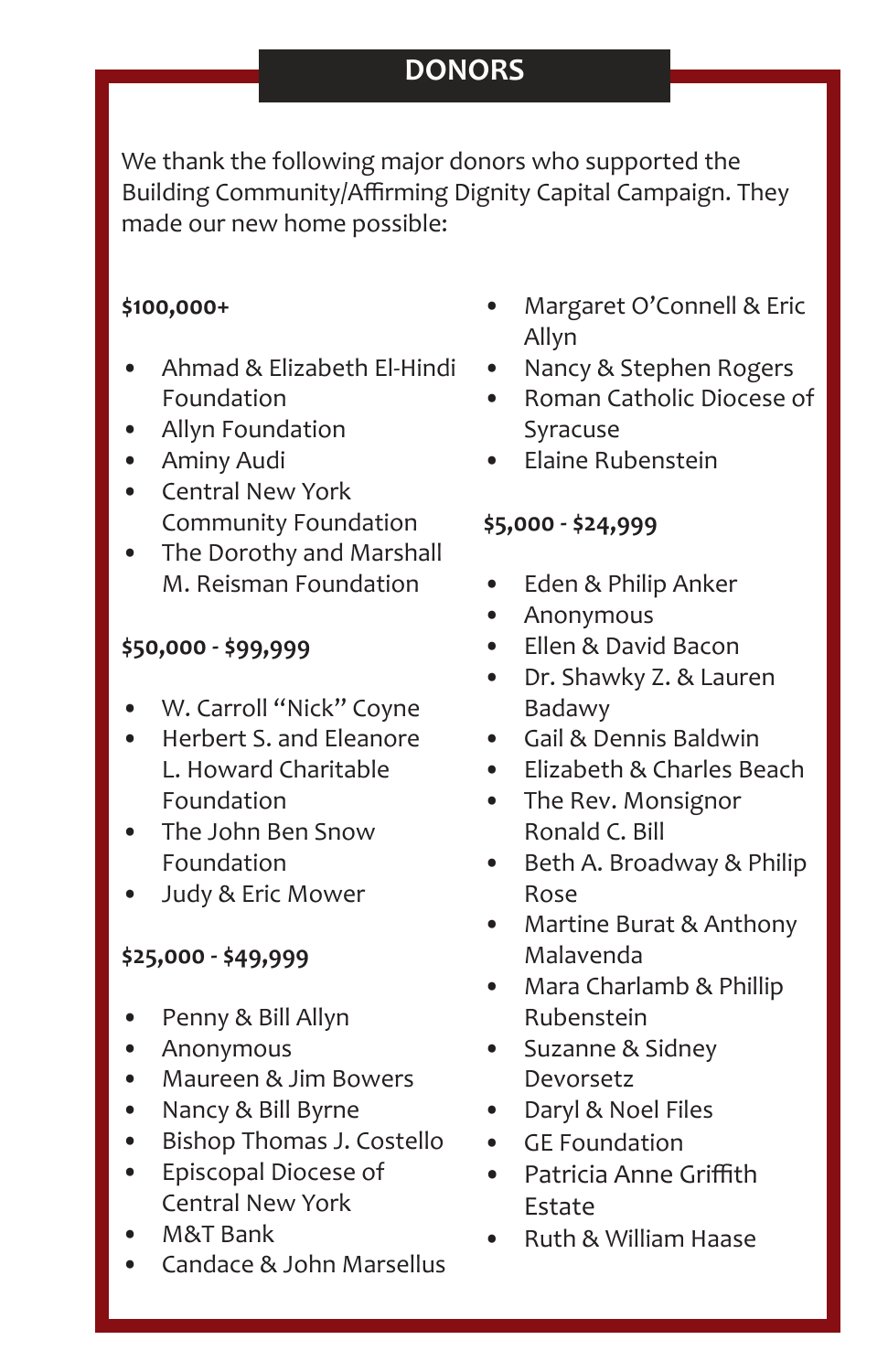# **DONORS**

## **\$5,000 - \$24,999 (continued)**

- Tessa Huxley & Andy Reicher
- The Jewish Federation of Central New York
- JM McDonald Foundation
- James K. McCleary
- Dr. Linda Milosky & Dr. Shiu-Kai Chin
- Pam Monaco
- NBT Bank
- Karen & Tony Ortega
- Dr. Frederick & Virginia Parker
- Jenifer Paterson
- Pebble Hill Presbyterian Church
- Marilyn Pinsky
- The Rev. Dr. Jon & Joyce Regier
- Phyllis Reicher
- St. John the Baptist / Holy Trinity Parish
- Sikh Foundation of Syracuse
- Carol Simson
- Dr. Frank Smith
- Dr. Kenneth & Lois Spitzer
- Camille Tisdel & Douglas Reicher
- Maryam & Mark Wasmund
- Janet & John Whitt
- The Rev. Marilyn & the Rev. Dr. Thomas Wolfe

## **\$1,000 - \$4,999**

- Dr. Steven & Linda Alexander
- Dr. Keith & Lisa Alford
- Dr. Fatme Allam & Dr. Mustafa Awayda
- Sharif Anael-Bey
- Dr. Laila & Edward Audi
- Dr. Mehtab & Meenu Bajwa
- The Bonadio Group
- The Rev. Jim & Joyce Bresnahan
- Brown & Brown of New York, Inc.
- The Hon. Minna Buck
- Jane Burkhead & Robert Sarason
- Dr. Deborah & Duane Cady Melzer
- Dr. Samuel & Carolyn Clemence
- Community Bank NA
- Dr. Robert & Lorrie Cooney
- The Rev. Terry Culbertson & Dr. Mark Savad
- Millicent Davis, FLMI, ACS
- Kathleen & Robert Doucette
- Paul Driscoll
- The Rev. William Redfield & Cathy Dutch
- Linda & Marion Ervin
- Dr. Sara L. Farchione & Robert Jokl, Jr., Esq.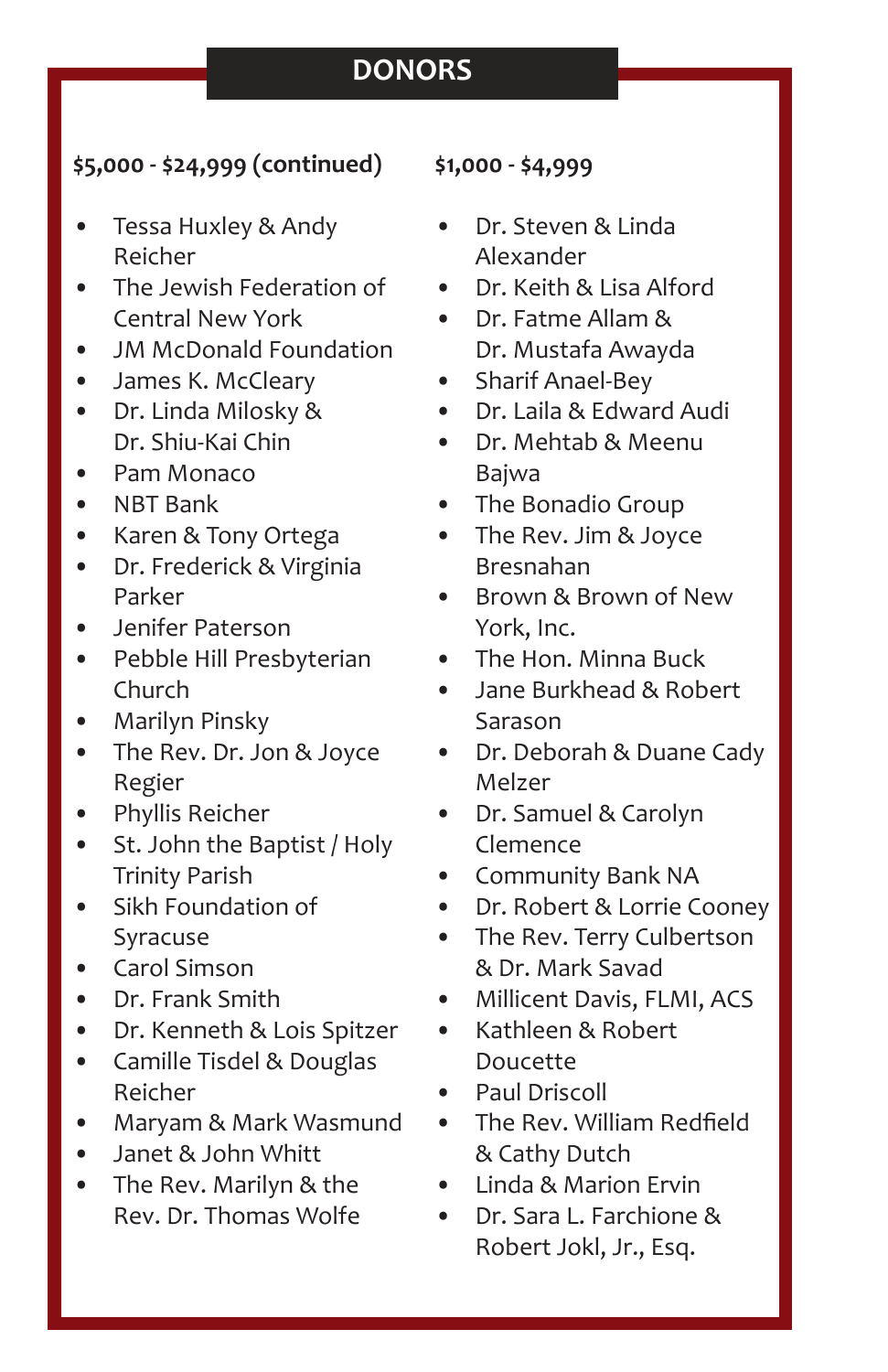# **DONORS**

## **\$1,000 - \$4,999 (continued)**

- Rabbi Daniel & Melissa Fellman
- Dr. Alejandro Garcia
- Bethaida Gonzalez
- Alice & Norman Hatt
- Nora Heaphy
- Gloria & Jim Heffernan
- Craig Heim
- Janice & Richard Hezel
- Dr. John & Judy Hoepner
- The Howard A. Drescher Foundation
- Dr. Peter & Mary Huntington
- Dr. Rhea & Rabbi Daniel Jezer
- Denise Jochem-Robertson
- Dr. Louis Kriesberg
- Danielle & Joe Lazzaro
- The Rev. Vernon & Marcia Lee
- Mary & Dennis Lerner
- Mackenzie Hughes LLP
- Louise Magnarelli
- Dr. Mehdi & Kathie Marvasti
- The Rev. Colette Matthews-Carter & Alex Carter
- Susanne & Douglas Merchant
- Kynna Murphy & Michael Collins
- National Grid Corporate Citizenship Matching Gift Program
- Diane & Ted Pasinski
- Dr. Bobby Pohar
- Carol & William Porter
- Pyramid Management Group
- Julie & Thomas Quinn
- Patricia Radell
- Rebecca & Robert Reed Kantrowitz
- Rockefeller United Methodist Church
- Rotary Club of Syracuse
- Dr. David Rubin & Tina Press
- Drs. Lois & Edward Schroeder
- Madalyn Smith
- Debi Spencer
- The Rev. Dr. Tiffany Steinwert & Joshua Arrowood
- Anne & Robert Sykes
- The Rev. Dr. Leon Adkins, Jr. & Bonnie Totten-Adkins
- Trinity Episcopal Church
- United Church of Fayetteville
- Kathryn Vernay
- Margaret West
- Dr. James & Betsy Wiggins
- Lynn & Peter Willner
- Betsy & Warren Young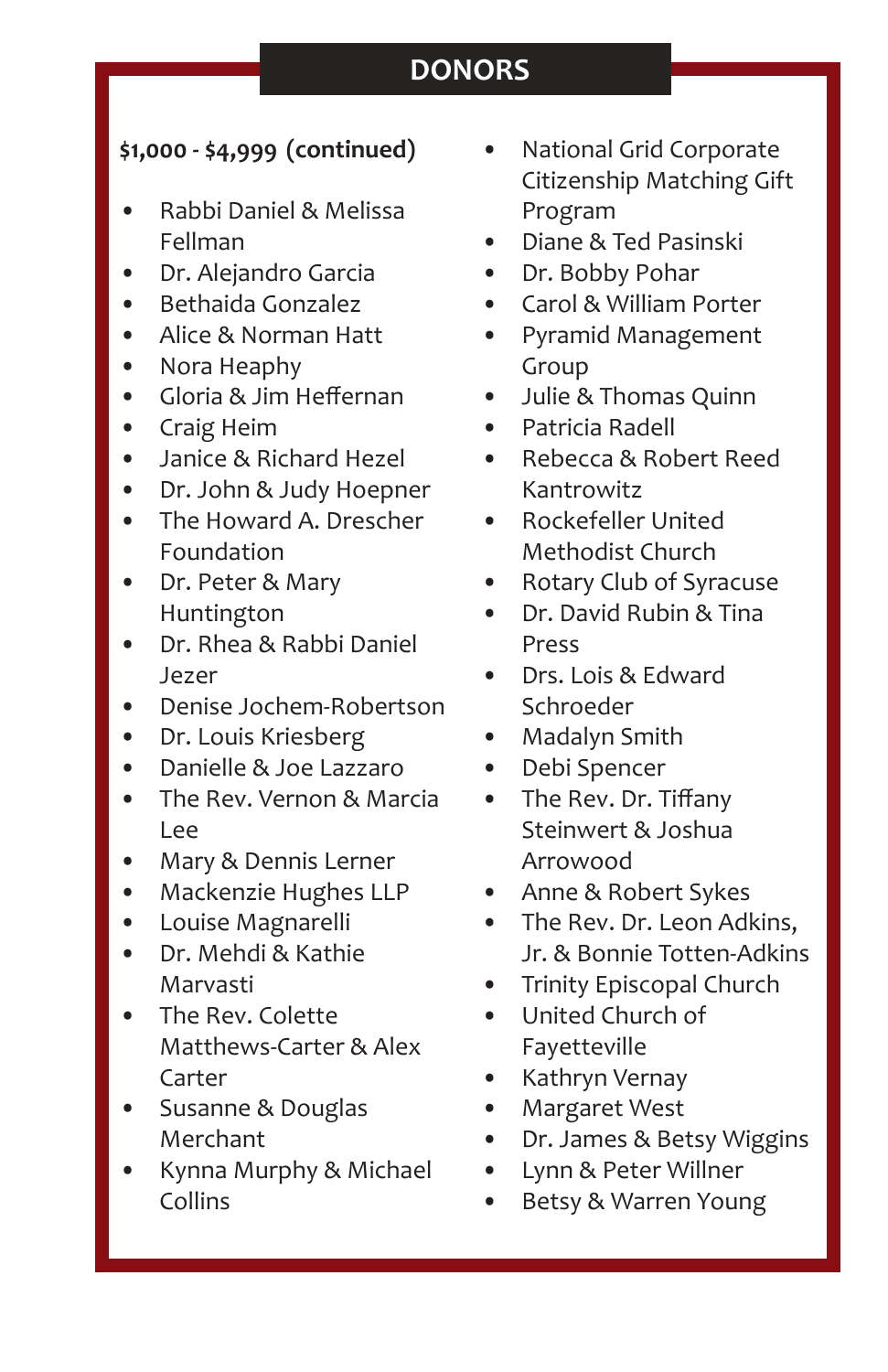We thank the following donors who made naming gifts:

- **• Affirm Dignity Entryway** Gift of The John Ben Snow Foundation
- **• El-Hindi Center for Dialogue (CfD) Director's Office – in memory of the Rev. Dr. Jon Regier**  Gift of Pebble Hill Presbyterian Church
- **• CfD Staff Office** Gift of Stephen & Nancy Rogers
- **• Center for New Americans (CNA) Director's Office** Gift of the Rev. Monsignor Ronald C. Bill
- **• CNA Employment Program Office** Gift of Dr. Shiu-Kai Chin & Dr. Linda Milosky
- **• CNA Housing Services Office** Gift of NBT Bank
- **• CNA Mental Health & Wellness Office** Gift of Dr. Frederick & Virginia Parker
- **• CNA Reception & Placement Office** Gift of David & Ellen Bacon
- **• Children's Playroom** Gift of Phyllis Reicher
- **• Community Corner** Gift of Herbert S. & Eleanore L. Howard Charitable Foundation
- **• Deputy Director's Office** Gift of Maureen & James Bowers
- **• Development Director's Office** Gift of W. Carroll "Nick" Coyne
- **• Doorway to Dignity** Gift of The Dorothy & Marshall M. Reisman Foundation
- **• El-Hindi Center for Dialogue** Gift of Ahmad & Elizabeth El-Hindi
- **• Executive Assistant's Office – in honor of Marcy Bowles** Gift of Beth A. Broadway & Philip Rose
- **• Executive Lobby** Gift of the Roman Catholic Diocese of Syracuse
- **• Finance Office** Gift of M&T Bank
- **• Hospitality Kitchen** Gift of Sikh Foundation of Syracuse